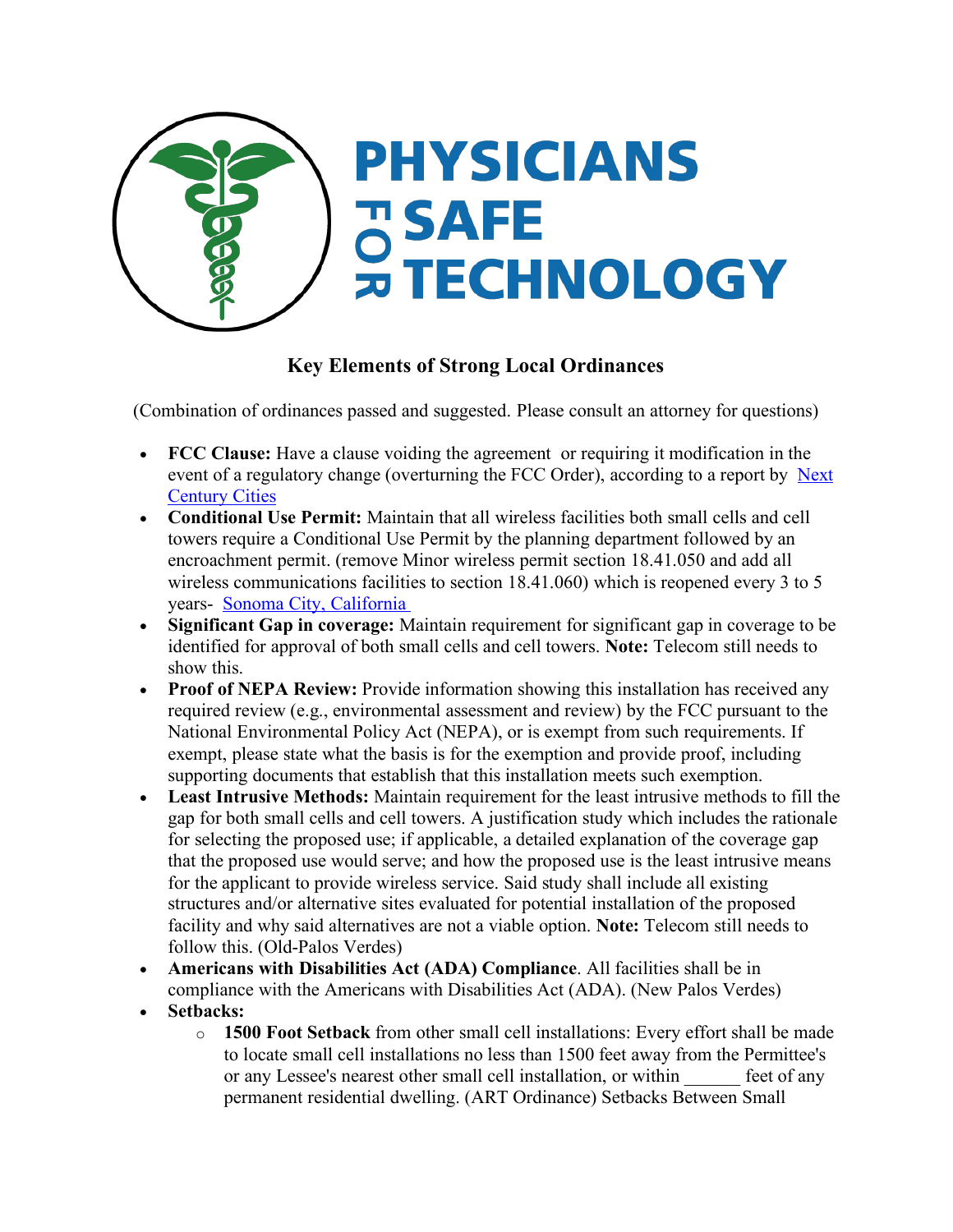Cells:Calabasas, Petaluma, Fairfax, Mill Valley, and San Ramon (all California) require 1,500 feet between SCFs. (Boulder, CO Recommendation-Boulder Colorado Small Cell Ordinance Legal Opinion Policy Report). (Los Altos Ordinance)

- o **Setback From Roads or Property Lines:** No new tower shall be constructed without a setback from the tower's base of at least 1.5 times the tower height to a public or private road and at least 2.5 times the tower height to the nearest property line. Scenic America Model
- o **Setbacks from Schools:** 500-1500 foot setback from schools. Palo Alto Unified School District Cell Tower Policy Palo Alto 300 foot setback
- o **500 (to 1500)Meter setback recommended around schools, hospitals and homes.** The setback for Calabasas, CA is 1,000 feet (Bolder, CO Report), 500 ft Setback from residencies (Petaluma). Engineering Article - "Limiting liability with positioning to minimize negative health effects of cellular phone towers." (2019) Pearce M. Environmental Research, Nov 2019; https://www.sciencedirect.com/science/article/abs/pii/S0013935119306425
- **Location Prohibition, Disfavored or Favored Locations**
	- o **Preferred or Disfavored Locations:** In addition to residential areas, designate areas where cell towers are **disfavored** and not permitted, i.e. near schools, residential areas, city buildings, sensitive habitats, on ridge lines, public parks, Historic Overlay Districts, in open spaces or where they are **favored**i.e. commercial zoning areas, industrial zoning areas. (Boulder, CO Report Boulder Colorado Small Cell Ordinance Legal Opinion Policy Report). (Los Altos Ordinance)
	- o **Disfavored Location:**Every effort should be made to avoid placement of small cell installations in close proximity to residences, particularly from sleeping and living areas. Viable and defendable setbacks will vary based on zoning. (ART ordinance) (Los Altos Ordinance)
	- o **Prohibited Zones for Small Cells:** Prohibits small cell telecommunication facilities in residential zones and multi-family zoning districts (Mill Valley) (Los Altos Ordinance)
	- o **Drip line of tree/heritage trees:** No facility shall be permitted to be installed in the drip line of any tree in the right-of-way…. (Old-Palos Verdes)- 15ft in Los Altos (Los Altos Ordinance)
	- o **Order of Preference – Location:** The order of preference for the location of small cell installations in the Town, from most preferred to least preferred, is:1. Industrial zone

2. Commercial zone

3. Mixed commercial and residential zone 4. Residential zone (ART Ordinance and New Palos Verdes). (Los Altos Ordinance)

o **Fall Zone:**The proposed small cell installation shall have an adequate fall zone to minimize the possibility of damage or injury resulting from pole collapse or failure, ice fall or debris fall, and to avoid or minimize all other impacts upon adioining property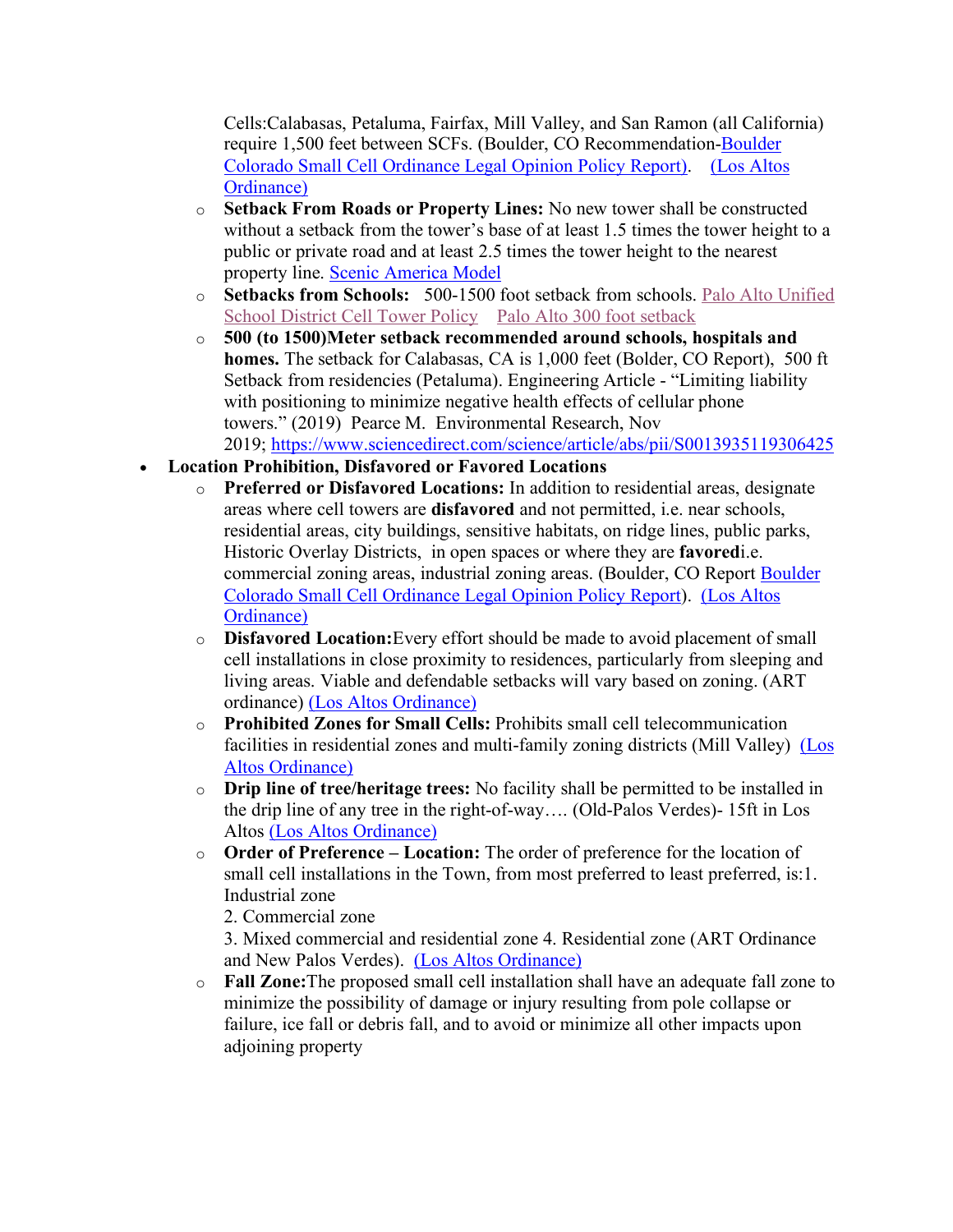- **Require Mock-up**: Require full-size mock-up of proposed SCFs and other pertinent information in order to adequately consider the same potential impacts. It also may want to adopt Larkspur's approach to require construction drawings, a site survey, and photo simulations. (Boulder, CO Report )
- **Notification of Property Owners**:
	- o **Public notifications** of planning commission hearings**;** Either in newspaper, website no less than 14 days prior to the date of the hearing.
	- o **Notification of all property owners** within 500 feet of the proposed installation within X timeframe
- **Speculative Equipment Prohibited***.* The city finds that the practice of "pre- approving" wireless equipment or other improvements that the applicant does not presently intend to install but may wish to install at some undetermined future time does not serve the public's best interest. The city shall not approve any equipment or other improvements in connection with a Wireless Telecommunications Facility (Old-Palos Verdes)
- **Transfer of Permit:** The **permittee shall not transfer the permit** to any person prior to the completion of the construction of the facility covered by the permit, unless and until the transferee of the permit has submitted the security instrument required by section 12.18.080(B)(5). (Palos Verdes)
- **Authorization from Property Owner:** If the facility will be located on or in the property of someone other than the owner of the facility (such as a street light pole, street signal pole, utility pole, utility cabinet, vault, or cable conduit), the applicant shall provide a duly executed written authorization from the property owner(s) authorizing the placement of the facility on or in the property owner's property. (Palos Verdes)
- **Community Meeting:** The applicant would be **required to hold a community meeting** at least two weeks prior to the planning commission hearing on the use permit. (San Anselmo)
- **Noise**
	- o **Noise Complaints:** If a nearby property owner registers a noise complaint, the city shall forward the same to the permittee. Said compliant shall be reviewed and evaluated by the applicant. The permittee shall have ten (10) business days to file a written response regarding the complaint which shall include any applicable remedial measures. If the city determines the complaint is valid and the applicant has not taken any steps to minimize the noise, the city may hire a consultant to study, examine and evaluate the noise complaint and the permittee shall pay the fee for the consultant if the site is found in violation of this chapter. The matter shall be reviewed by the director. If the director determines sound proofing or other sound attenuation measures should be required to bring the project into compliance with the Code, the director may impose conditions on the project to achieve said objective. (Old- Palos Verdes)
	- o **Noise Restrictions:** Each wireless telecommunications facility and wireless telecommunications collocation facility shall be operated in such a manner so as to minimize any possible disruption caused by noise.
		- § Backup generators shall only be operated during periods of power outages, and shall nor be tested on weekends or holidays, or between the hours of 5:00 p.m. and 7:00 a.m.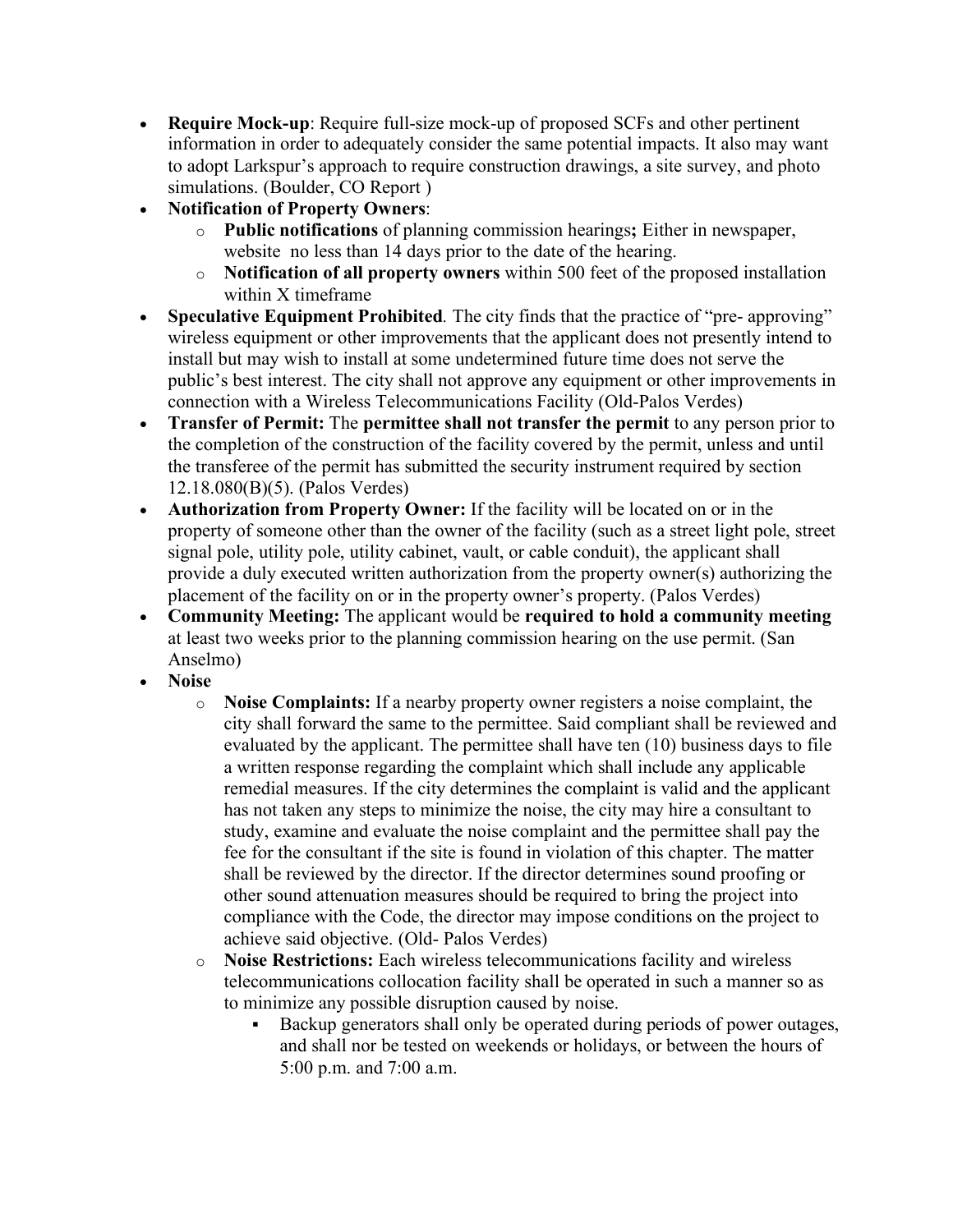- § At no time shall any facility be permitted to exceed 45 DBA and the noise levels specified in Municipal Code XXX. (Los Altos Ordinance)
- **General Liability Insurance \$ 2-5 million to protect the City:** The permittee shall obtain, pay for and maintain, in full force and effect until the facility approved by the permit is removed in its entirety from the public right-of-way, an **insurance policy or policies of commercial general liability insurance,**with minimum limits of **Two Million Dollars (\$2,000,000)**for each occurrence and Four Million Dollars (\$4,000,000) in the aggregate, that fully protects the city from claims and suits for bodily injury and property damage. The insurance must name the city and its elected and appointed council members, boards, commissions, officers, officials, agents, consultants, employees and volunteers as additional named insureds, be issued by an insurer admitted in the State of California with a rating of at least a A:VII in the latest edition of A.M. Best's Insurance Guide, and include an endorsement providing that the policies cannot be canceled or reduced except with thirty (30) days prior written notice to the city, except for cancellation due to nonpayment of premium…. (Old- Palos Verdes)
- **Endangerment, Interference:** No person shall install, use or maintain any facility which in whole or in part rests upon, in or over any public right-of-way, when such installation, use or maintenance endangers or is reasonably likely to endanger the safety of persons or property, or when such site or location is used for public utility purposes, public transportation purposes or other governmental use, or when such facility unreasonably interferes with or unreasonably impedes the flow of pedestrian or vehicular traffic including any legally parked or stopped vehicle, the ingress into or egress from any residence or place of business, the use of poles, posts, traffic signs or signals, hydrants, mailboxes, permitted sidewalk dining, permitted street furniture or other objects permitted at or near said location.
- **Annual Recertification:** Each year, commencing on the first anniversary of the issuance of the permit, the Permittee shall submit to the Town an affidavit which shall list all active small cell wireless installations it owns within the Town by location, certifying that (1) each active small cell installation is covered by liability insurance in the amount of \$2,000,000 per installation, naming the Town as additional insured; and (2) each active installation has been inspected for safety and found to be in sound working condition and in compliance with all federal safety regulations concerning RF exposure limits. (ART Ordinance)

## • **Radiofrequency Testing and Monitoring**

- o **Radiofrequency: RF Compliance Report and RF Data Request Sheet (Attachment A):** Require all applicants to submit an **RF Compliance Report**signed by a registered Professional Engineer, together with a completed form **RF Data Request Sheet (Attachment A)**that provides technical information sufficient for power density verification. The **RF Compliance Report**should provide power density calculations in microwatts per centimeter squared (uW/cm2) as well as percent of FCC standard; and power density calculations should be provided in tabular form showing power density at 10' increments out to a distance of 1000 feet at ground level (6') and to second-story building level (16'). **Attachment A - RF Data Request Sheet**
- o **Independent Expert:** The director is authorized to retain on behalf of the city an independent, qualified consultant to review any application for a permit for a